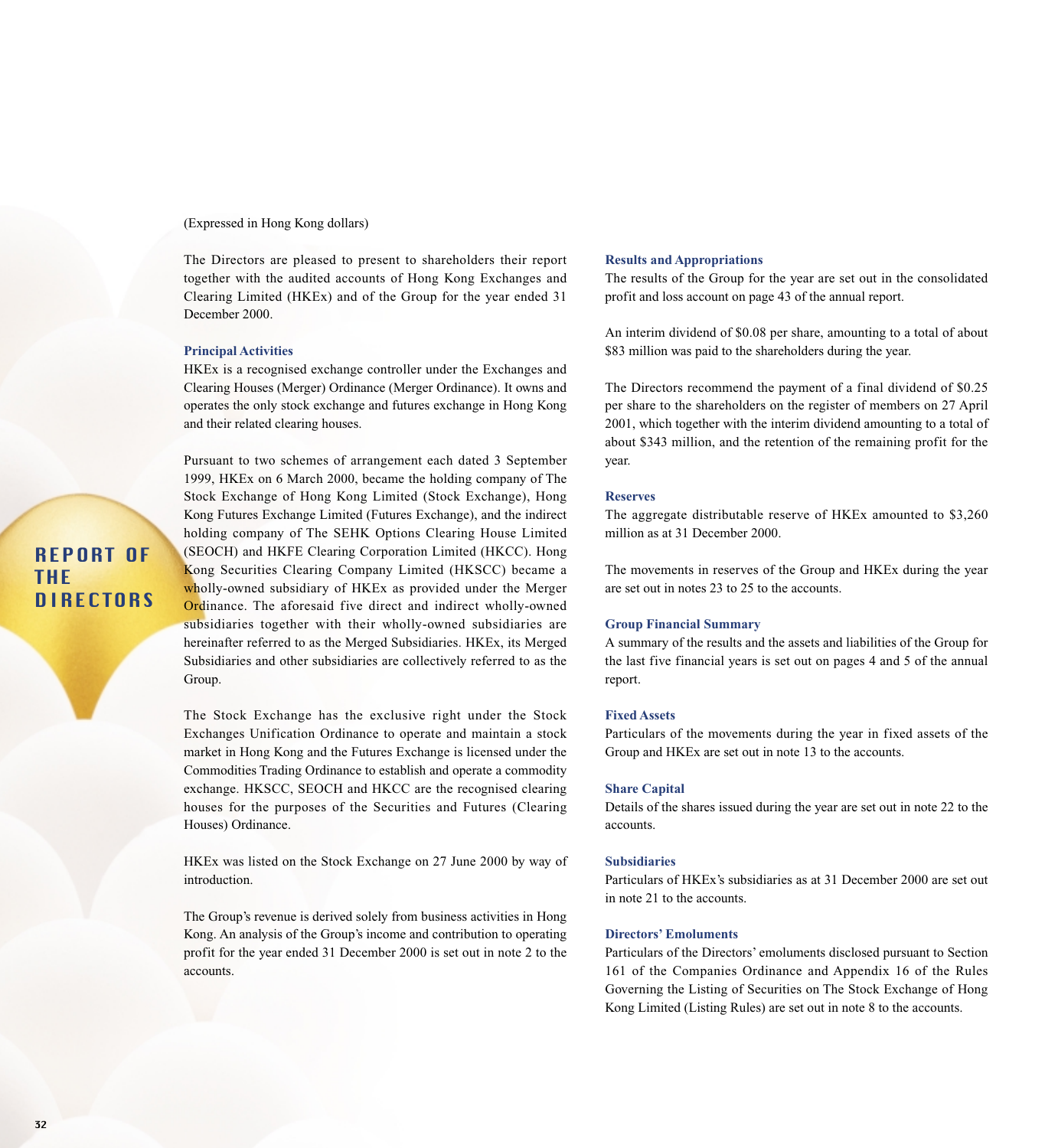## **Directors' Service Contract**

No Director has any existing or proposed service contract with any member of the Group (excluding contracts expiring or determinable by the employer within one year without payment of compensation (other than statutory compensation)).

#### **Directors**

The Directors of HKEx during the year and up to the date of this report were:

## **Non-executive Chairman**

LEE Yeh Kwong, Charles

#### **Executive Director, Chief Executive**

KWONG Ki Chi (appointed on 6 March 2000)

# **Non-executive Directors**

| CHAN Cho Chak, John           |                             |
|-------------------------------|-----------------------------|
| FAN Chor Ho, Paul             | (appointed on 3 April 2000) |
| FRESHWATER, Timothy George    | (appointed on 3 April 2000) |
| HUI, Rafael                   | (retired on 3 April 2000)   |
| KWOK Chi Piu, Bill            | (appointed on 3 April 2000) |
| LEE Hon Chiu                  | (retired on 1 January 2001) |
| LEE Jor Hung, Dannis          |                             |
| LEE Kwan Ho, Vincent Marshall | (appointed on 3 April 2000) |
| LEONG Ka Chai                 | (appointed on 3 April 2000) |
| LIU Jinbao                    | (appointed on 3 April 2000) |
| LO Ka Shui                    | (appointed on 3 April 2000) |
| SETO Gin Chung, John          | (appointed on 3 April 2000) |
| STRICKLAND, John Estmond      |                             |
| YEH Meou Tsen, Geoffrey       | (retired on 3 April 2000)   |
| YUE Wai Keung                 | (appointed on 3 April 2000) |

As at 31 December 2000, the Board comprised of fifteen Directors. Messrs LEE Yeh Kwong, Charles, CHAN Cho Chak, John, Timothy George FRESHWATER, LEE Hon Chiu, LEONG Ka Chai, LIU Jinbao, LO Ka Shui and John Estmond STRICKLAND were appointed by the Financial Secretary of the HKSAR (Public Interest Directors) in the interest of the investing public or in the public interest. The Public Interest Directors except Mr LEE Hon Chiu, have a term of service starting from 3 April 2000 for 3 years until the conclusion of annual general meeting 2003. The six Directors other than Public Interest Directors namely Messrs FAN Chor Ho, Paul, KWOK Chi Piu, Bill, LEE Jor Hung, Dannis, LEE Kwan Ho, Vincent Marshall, SETO Gin Chung, John and YUE Wai Keung, were elected by the shareholders of HKEx at an extraordinary general meeting held on 27 March 2000 with term of service starting from 3 April 2000 for 3 years until the conclusion of the annual general meeting 2003. The Chief Executive of HKEx is an ex-officio member of the Board. The Board recommended Mr LEE Yeh Kwong, Charles to act as non-executive Chairman and his appointment was approved by the Chief Executive of the HKSAR.

All the Directors, other than the Chief Executive of HKEx (who is an ex-officio member of the Board) and Mr LEE Hon Chiu (appointed until 31 December 2000) were appointed for an approximately threeyear term expiring at the end of the annual general meeting of HKEx in 2003. No Director will be proposed for re-election at the forthcoming Annual General Meeting to be held on 27 April 2001.

The Securities and Futures Commission (SFC) had on 8 June 2000 confirmed the independence of all non-executive Directors.

## **Biography of Directors and Senior Management**

### **Directors**

## *(a) Non-executive Chairman*

**LEE Yeh Kwong, Charles, GBS, JP**, aged 64, is a member of the Executive Council of Hong Kong, the Chairman of the Mandatory Provident Fund Schemes Authority, and one of the founders of the solicitors' firm of Woo, Kwan, Lee & Lo in Hong Kong. Mr Lee is a former member of the Council of the Stock Exchange (1988 to 1994) and a former Chairman of the Stock Exchange (1992 to 1994). He has held a number of Government appointments, including Secretary to the Companies Law Revision Committee (1968 to 1973), member of the Governor's Business Council (1992 to 1997), Hong Kong Affairs Adviser (1993 to 1997), and member of the Selection Committee of the Hong Kong Special Administrative Region of the People's Republic of China in 1996. Mr Lee is also actively involved in numerous community activities, and is a member of the Equal Opportunities Commission of Hong Kong, Chairman of the Council of the Open University of Hong Kong, a member of the Court of the Hong Kong Polytechnic University, a member of the Council of the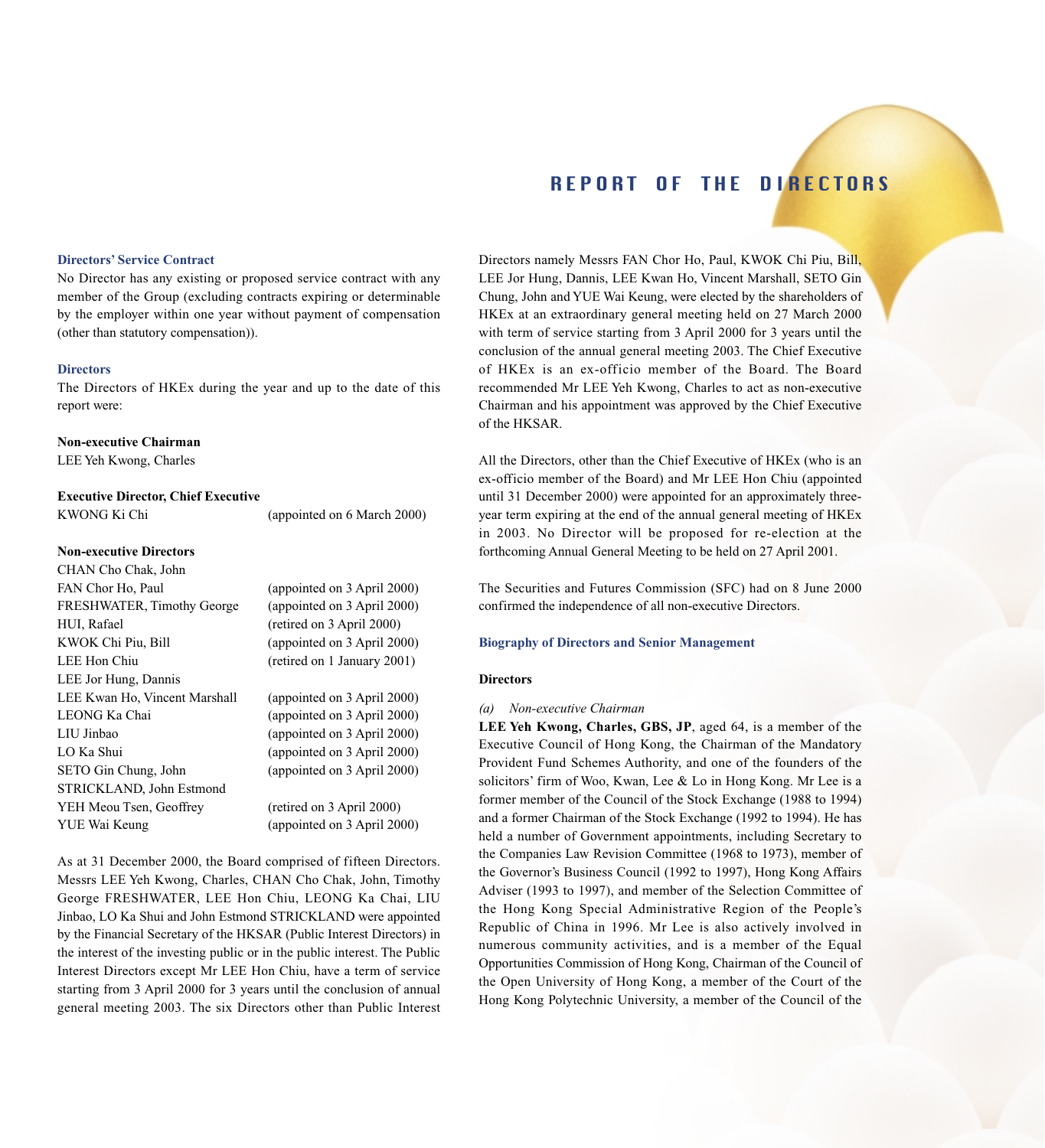Hong Kong University of Science and Technology, and the Vice-Patron of the Community Chest. He is admitted as a solicitor in both Hong Kong and England & Wales, and is also a qualified accountant and chartered secretary. He has over 30 years of experience in the securities industry.

### *(b) Executive Director*

**KWONG Ki Chi, GBS**, aged 49, is the Chief Executive of HKEx. Prior to joining HKEx on 6 March 2000, Mr Kwong served in the Government from September 1972 to March 2000. His postings in the Government included the positions of Secretary for Information Technology and Broadcasting (May 1998 to March 2000) and Secretary for the Treasury (April 1995 to April 1998). He holds a Bachelor of Science degree from the University of Hong Kong, a Master of Philosophy degree from the University of Cambridge and a Diploma in Management Studies from the Chinese University of Hong Kong.

REPORT OF THE **DIRECTORS** 

### $Non-executive$  *Directors*

**CHAN Cho Chak, John, GBS, JP**, aged 57, is the Managing Director of The Kowloon Motor Bus Holdings Limited (KMB). He is a former Chairman of HKSCC, and a non-executive director of Hang Seng Bank Limited, Amway Asia Pacific Limited and Guangdong Investment Limited. Mr Chan holds various community appointments, including being a steward of the Hong Kong Jockey Club, a member of the Council of the University of Hong Kong, and Second Vice President of the Community Chest and Chairman of its Campaign Committee. Prior to joining KMB, Mr Chan served in the Government for two periods, from 1964 to 1978 and from 1980 to 1993. Among the key posts he held over the years were those of Private Secretary to the Governor, Deputy Secretary (General Duties), Director of Information Services, Deputy Chief Secretary, Secretary for Trade and Industry and Secretary for Education and Manpower. He also served as a member of the Executive Council from 1992 to 1993. Mr Chan was Executive Director and General Manager of Sun Hung Kai Finance Company Limited from 1978 to 1980. He was awarded the Gold Bauhinia Star in July 1999. He holds a Bachelor of Arts degree, a Diploma in Management Studies and an Honorary Doctor of Business Administration degree. He has over 7 years of experience in the securities industry.

**FAN Chor Ho, Paul, JP**, aged 59, is the Chairman of Paul Fan Securities Limited and is the present Chairman of the Hong Kong Stockbrokers Association. From 1990 to 1993, he was a member of the Council of the Stock Exchange. Mr Fan was also a member of the Advisory Committee to the SFC from 1993 to 1997. Mr Fan is a director of the Hong Kong Securities Institute and holds many appointments on other Government boards and committees. He is also actively involved in community activities particularly with the Lions Clubs. Mr Fan was awarded with Her Majesty The Queen's Badges of Honour in 1991. Mr Fan graduated from King's College, Hong Kong before starting his career in financial and banking industry. Mr Fan has over 30 years of experience in the securities and futures industry.

**FRESHWATER, Timothy George**, aged 56, is Chairman-Corporate Finance (Asia) of Goldman Sachs (Asia) L.L.C. Before that, he was Chairman of Jardine Fleming (1999), with regional responsibility for the Jardine Fleming group's businesses in 14 countries in the Asia-Pacific region. He was a member of the Hong Kong Takeovers Panel from 1997 to 1999 and is currently a member of the Hong Kong Securities and Futures Appeals Panel. Mr Freshwater is admitted as a solicitor in England & Wales and in Hong Kong. After obtaining Bachelor of Laws and Master of Arts degrees at the University of Cambridge he joined the international law firm Slaughter and May in 1967 and remained with them for 29 years before joining the Jardine Fleming group in 1996. He became a partner in Slaughter and May in 1975 and worked in their Hong Kong office for seven years between 1978 and 1985. He was a member of the Council of the Law Society of Hong Kong from 1981 to 1985 and President of the Law Society of Hong Kong in 1984/5. He returned to London in late 1985 and was head of Slaughter and May's worldwide corporate practice from 1993 until 1996. He has over 30 years of experience in the securities industry.

**KWOK Chi Piu, Bill**, aged 48, is the Managing Director of Wocom Holdings Limited. He is currently the Chairman of the Hong Kong Securities Institute and a member of the Financial Services Advisory Committee of the Hong Kong Trade Development Council and the Professional Advisory Board of the Asian Institute of International Financial Law at the University of Hong Kong. He is also a director of Wing On International Holdings Limited and Wing On Company International Limited. He was a director of the Futures Exchange from 1991 to 2000 and a Vice Chairman from 1997 to 2000. Mr Kwok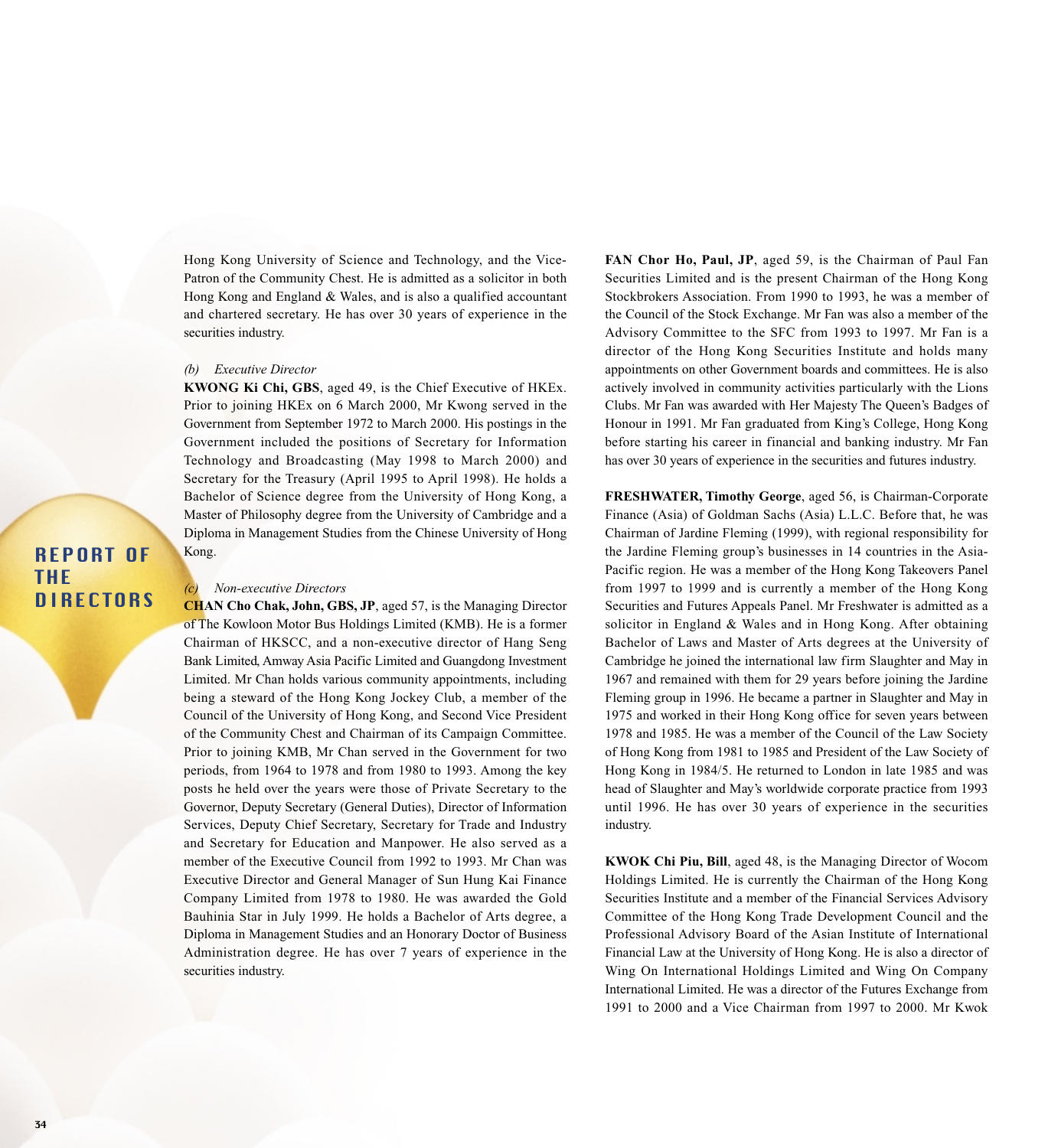holds a Bachelor of Science (Chemistry) degree and a Bachelor of Arts (Economics) degree from Stanford University as well as a Doctor of Philosophy (Biochemistry) degree from the University of Chicago. He has over 16 years of experience in the securities and futures industry.

**LEE Hon Chiu, GBS, JP**, aged 72, is a member of the Process Review Panel for the SFC. He is also the Chairman of Hysan Development Company Limited and a non-executive director of Cathay Pacific Airways Limited, China Unicom Limited, Hang Seng Bank Limited, The Hong Kong & China Gas Company Limited and a number of other Hong Kong companies. Mr Lee retired from the position of Chairman of the Stock Exchange and President of the International Federation of Stock Exchanges on 31 December 2000. Mr Lee holds various Government committee and community appointments, including being the Chairman of the Standing Committee on Directorate / Judicial Salaries and Conditions of Service appointed by the Government, the Chairman of the Council of the Chinese University of Hong Kong and a member of the National Committee of the Chinese People's Political Consultative Conference. Mr Lee holds a Bachelor of Science degree in Electrical Engineering from the Massachusetts Institute of Technology and a Master of Science degree in Electronics from Stanford University. He has over 10 years of experience in the securities industry. He retired of HKEx on 1 January 2001.

**LEE Jor Hung, Dannis, BBS**, aged 46, is the Chairman of DL Brokerage Limited. He is a member of the Advisory Committee and Appeals Panel to the SFC. Mr Lee is a Permanent Honorable President of the Hong Kong Stockbrokers Association and was the Chairman of that Association from 1997 to 1999. Mr Lee is a former member of the Council of the Stock Exchange (1991 to 1997 and Vice Chairman 1994/5) and a former director of HKSCC (1992 to 1997 and Vice Chairman 1995 to 1997). Mr Lee holds a Bachelor degree in Business Administration and Commerce and a Master Degree in Business Administration, and a fellow of the Hong Kong Institute of Directors. He has over 18 years experience in the securities industry.

**LEE Kwan Ho, Vincent Marshall**, aged 45, is the Managing Director of the Tung Tai Group of Companies (securities and finance companies) and a director of the Institute of Securities Dealers Limited. He has extensive experience in banking, corporate and real

estate transactions in Hong Kong, mainland China, the United States and Canada. While engaged as a senior banker with the HSBC group in Hong Kong and Vancouver, and as a Certified Public Accountant with Coopers and Lybrand in Los Angeles and Boston, Mr Lee executed a wide variety of investment transactions, including corporate acquisitions, financing, divestitures, real estate transactions, share offerings and commodities trading. He is actively involved in numerous community activities, including being a Founding Member (as well as past Governor) of the Canadian International School Foundation Limited. He graduated Magna Cum Laude in Accounting and Finance from the University of Southern California and received a Master degree in Economics from the London School of Economics and Political Science and has received numerous academic awards and recognition. He has over 20 years of experience in the securities and futures industry.

**LEONG Ka Chai, JP**, aged 51, has 18 years of experience in the securities and derivatives business. He is a dealing director of Roctec Securities Company Limited and Roctec Futures Trading Company Limited. Mr Leong was a director of the Futures Exchange from 1989 to 2000 and was the Chairman of the Futures Exchange from 1992 to 1995. He is also a member of various advisory committees, including the Advisory Committee of the SFC, the department of finance of the City University of Hong Kong and the department of finance of the Baptist University, the finance committee of the Queen Elizabeth Foundation and the professional education committee of the Hong Kong Securities Institute.

**Dr LIU Jinbao**, aged 48, is the Vice Chairman of Bank of China (BOC), Chief Executive of the Bank of China Hong Kong-Macau Regional Office and General Manager of the Bank of China, Hong Kong Branch. He was previously General Manager of the BOC Shanghai Branch and the BOC Shanghai Trust and Consultancy Company. In serving for the Hong Kong financial sector, Dr Liu was the Chairman of the Hong Kong Association of Banks in 1999 and is currently Vice Chairman of the Association. He is a member of the Hong Kong Exchange Fund Advisory Committee and a member of the HKMA Banking Advisory Committee. Dr Liu is also a director of Hong Kong Note Printing Limited, Chairman of the Hong Kong Interbank Clearing Limited and Chairman of the Hong Kong Chinese Enterprise Association. Dr Liu is involved in other public and community duties such as Member of the Commission on Strategic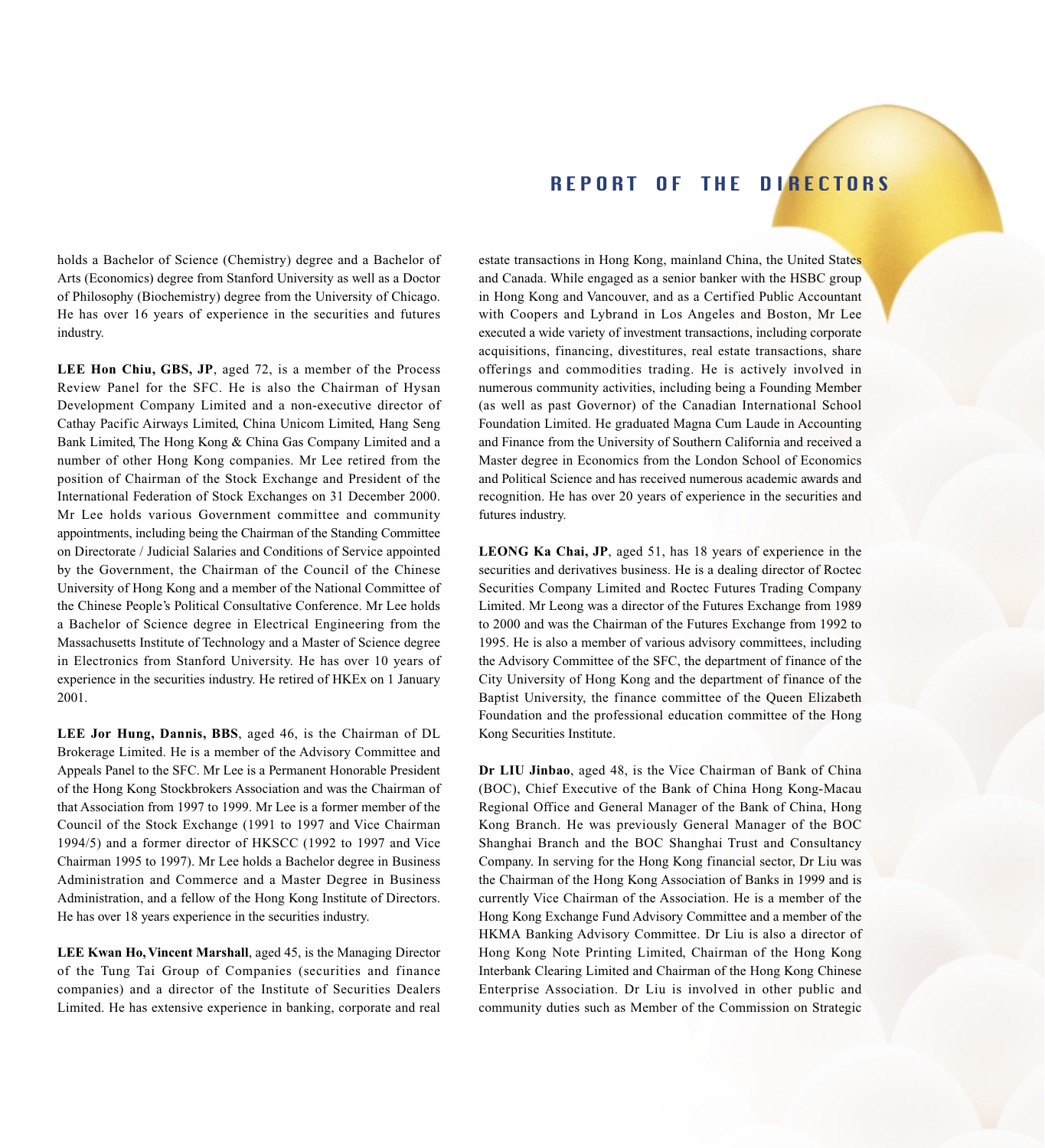Development of the Hong Kong Special Administrative Region, Vice President of the Chinese Red Cross Foundation and member of the Hong Kong Red Cross Advisory Board. He has over 25 years of experience in the banking and finance industries.

**LO Ka Shui, JP**, aged 54, is the Deputy Chairman and Managing Director of Great Eagle Holdings Limited. He is presently the Chairman of the GEM Listing Committee and was Chairman of the Listing Committee of the Stock Exchange from 1992-1996. He is the Non-Executive Chairman of Panda-Recruit Limited and a Director of The Hongkong and Shanghai Banking Corporation Limited, City e-Solutions Limited, The HSBC China Fund Limited, Shanghai Industrial Holdings Limited and Phoenix Satellite Television Holdings Limited. He is also actively involved in community activities, including being a Vice President of The Real Estate Developers Association of Hong Kong, a trustee of the Hong Kong Center for Economic Research, a member of the Long Term Housing Strategy Advisory Committee, a member of the Council of Advisors on Innovation and Technology and Chairman of the Hospital Authority. Dr Lo holds a Bachelor of Science (Biophysics) degree from McGill University and a M.D. from Cornell University, certified in Cardiology. He has over 20 years of experience in the financial and securities industry.

**SETO Gin Chung, John**, aged 52, retired as Chief Executive of HSBC Broking Services (Asia) Limited as of 1 March 2001. From 1997 to 2000, Mr Seto was the first Vice Chairman of the Stock Exchange and a director of HKSCC. He was also a member of the Council of the Stock Exchange from 1994 to 2000. Mr Seto holds a Master of Business Administration degree from New York University. He has over 25 years of experience in the securities and futures industry.

**STRICKLAND, John Estmond, GBS, JP**, aged 61, is a former Chairman of The Hongkong and Shanghai Banking Corporation Limited and has served as a director of the Mass Transit Railway Corporation, HKSCC and the Airport Authority. Mr Strickland was awarded the Gold Bauhinia Star in 1998. He is active in numerous community organisations and is currently the President of Hong Kong Outward Bound Trust, a member of the Council of the University of Hong Kong and Chairman of the Salvation Army Advisory Board. He has been awarded honorary Doctorate degrees from City University and Hong Kong Polytechnic University.

**YUE Wai Keung**, aged 48, is a dealing director of Luen Fat Securities Company Limited as well as a director of numerous other privately held securities or financial companies. He was a member of the Council of the Stock Exchange from 1993 to 2000 and the Deputy Chairman of HKSCC from 1997 to 2000. Mr Yue was also a member of the Departmental Advisory Board of Guangdong Academy of Social Science in 1997. Mr Yue is a committee member of the Hong Kong Stockbrokers Association and has over 28 years of experience in the securities and futures industry.

### **Senior Management**

**CHEUNG Kwok Wai, David**, aged 51, is the Chief Financial Officer of HKEx. Prior to joining HKEx in April, 2000, he was the Chief Financial Officer of Standard Chartered Bank, Hong Kong and North East Asia. He is a member of the American Institute of Certified Public Accountants. Mr Cheung has over 20 years of international experience in the banking and securities industries, including postings as Vice President, First Interstate Bank, London and Controller, Standard Chartered Bank, New York. He holds a Bachelor of Science (Accounting) degree and a Master of Business Administration (Finance) degree from the University of Southern California.

**FOK Kwong Man, Lawrence**, aged 51, is the Deputy Chief Operating Officer of HKEx and is the Chief Executive of the Stock Exchange. Mr Fok joined the Stock Exchange in February 1992 as an Assistant Director of the Listing Division. He was appointed Executive Director of the Listing Division in February, 1997 and Senior Executive Director of its Regulatory Affairs Group in November, 1998. Mr Fok has over 19 years of experience in financial services and securities regulatory work. Before joining the Stock Exchange he worked for the SFC, the Office of the Commissioner for Securities and Commodities Trading of the Hong Kong Government and other private organisations in areas of corporate finance advisory work, securities dealing, venture capital investment, mainland China trade and investment management. He holds a Bachelor of Science in Engineering degree from the University of Hong Kong, a Master of Business Administration degree from Columbia University, and a Master of Arts (Economics) degree and a Master of Science (Statistics) degree from Stanford University.

# REPORT OF THE **DIRECTORS**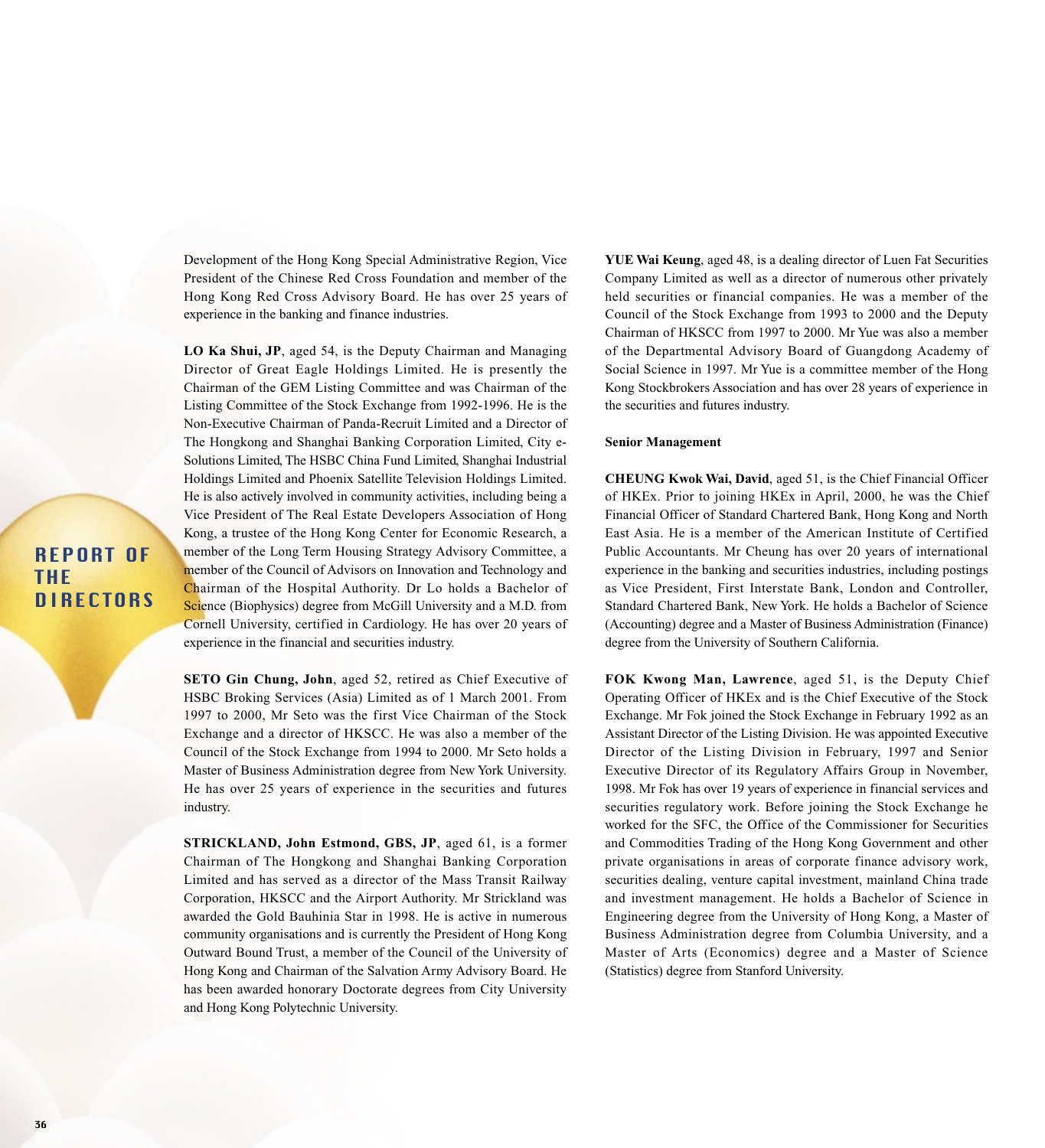**Directors' Interests in Shares and Options**

### **(i) Shares**

As at 31 December 2000, the Directors and their respective associates had interests in the shares of HKEx as recorded in the register maintained by HKEx pursuant to Section 29 of the Securities (Disclosure of Interest) Ordinance (SDI Ordinance) as follows:–

|                         | Number of shares held        |                                          |                       |                                     |              |  |
|-------------------------|------------------------------|------------------------------------------|-----------------------|-------------------------------------|--------------|--|
| <b>Name of Director</b> | Personal<br><b>Interests</b> | Family<br><i><u><b>Interests</b></u></i> | Corporate             | <b>Other</b><br>Interests Interests | <b>Total</b> |  |
| FAN Chor Ho, Paul       |                              |                                          | $-2,187,000$ (note 1) |                                     | $-2,187,000$ |  |
| LEE Jor Hung, Dannis    |                              |                                          | $1,610,000$ (note 2)  |                                     | 1,610,000    |  |

Notes:

1. 2,187,000 shares were owned by Compu-Chart Investment Adviser Limited, a private company in which Mr FAN Chor Ho, Paul holds a 99.99 per cent interest.

2. 1,610,000 shares were owned by DL Brokerage Limited, a private company beneficially wholly owned by Mr LEE Jor Hung, Dannis.

Other than the holdings disclosed above, no interests were held or deemed or taken to be held (under the SDI Ordinance) by any Director or Chief Executive of HKEx or their respective associates in any equity or debt securities of HKEx or any of its associated corporations which were required to be notified to HKEx and the Stock Exchange pursuant to Section 28 of the SDI Ordinance or pursuant to the Model Code for Securities Transactions by Directors of Listed Companies or which are required pursuant to Section 29 of the SDI Ordinance to be entered in the register referred to therein.

### **(ii) Options**

On 31 May 2000, HKEx's Pre-Listing and Post-Listing Share Option Schemes (Schemes) were approved by the shareholders under which the Directors of HKEx may, at their discretion, offer any employee (including any Director) of HKEx or of any of its wholly-owned subsidiary options to subscribe for shares in HKEx subject to the terms and conditions stipulated in the Schemes. The share options granted under the Pre-Listing Scheme can be exercised in tranches of

**GREDE, Frederick John**, aged 48, is the Chief Operating Officer of HKEx and is the Chief Executive of the Futures Exchange. Before joining HKEx in April, 2000 he was the Executive Vice President of Planning and Operations at the Chicago Board of Trade (CBOT). He joined CBOT in 1974 and during his term of employment held various executive positions in both the Administration and Planning Division(s) and the Office of Investigations and Audits. As part of his fifteen years of executive experience at CBOT he led the development of various business and technology strategies and initiatives, such as the EUREX-CBOT joint venture, CBOT's alliance with LIFFE and the start up and development of exchanges in Poland, Hungary and Russia. He was also a Director of the Illinois State Chamber of Commerce from 1992 to 1998, and a member of the Business Conduct Committee of the National Futures Association from 1993 to 1996. He holds a Bachelor of Science degree in Finance from the University of Illinois, a Master of Business Administration degree from the University of Chicago Graduate School of Business and a Juris Doctor degree from DePaul University School of Law.

**REISCH, Walter Anton**, aged 54, is Head of the Clearing Business Unit of HKEx and Chief Executive of HKSCC. He joined HKEx on 9 January 2001, after several years of consultancy of financial markets around the world. He was with London Clearing House (formerly ICCH) for 18 years where he held senior management and board positions in Sydney and London. He was subsequently with SunGard Futures in the capacity of Managing Director and with Austraclear in the position of Chief Operating Officer. He has some 27 years of experience in developing and operating exchange trading systems, clearing services and back-office services for a number of financial markets.

## **Company Secretary**

**MAU Kam Shing, Joseph**, aged 42, is the Company Secretary of HKEx. Prior to joining the Group, he was the company secretary of a listed company in Hong Kong for over 12 years. Mr Mau is a Fellow Member of the Association of Chartered Certified Accountants and an Associate Member of the Hong Kong Society of Accountants. He holds a Master of Science Degree in Business Administration from the University of Bath.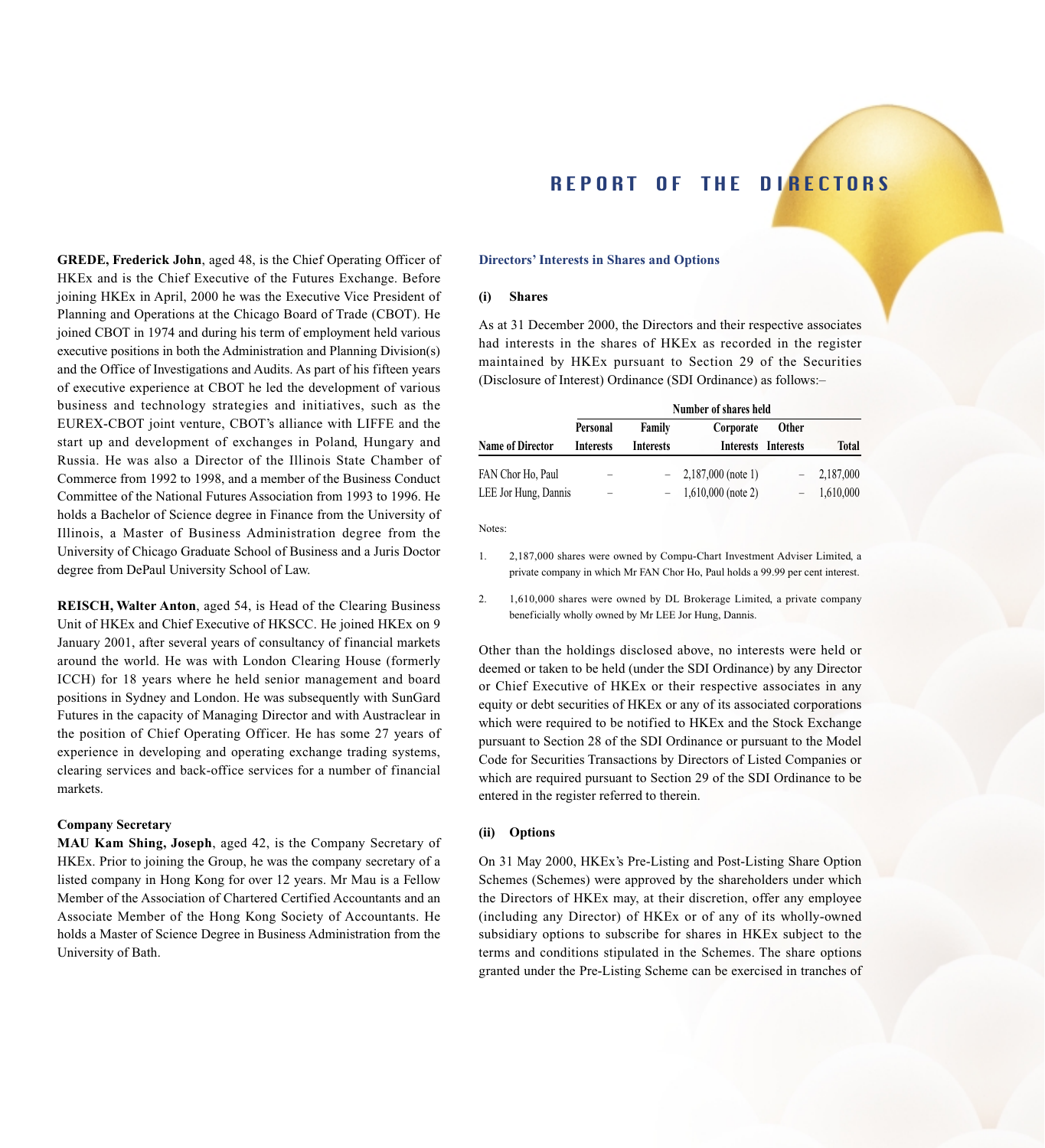25 per cent from 6 March 2002, reaching 100 per cent from 6 March 2005 and in any event shall end not later than 10 years from the date on which the option was granted and accepted, subject to the provisions for early exercise and/or termination contained in that Scheme. No share options have been granted under the Post-Listing Share Option Scheme.

A share option granted by HKEx to a Director of HKEx to subscribe for shares of HKEx, was outstanding and not yet exercised:–

| <b>Name of Director</b> | Date of<br>option<br>granted | <b>Exercise</b><br>Price<br>per share | Exercisable<br>period | Number of<br>shares issuable<br>under the option<br>at 1.1.2000 | Number of<br>shares issuable<br>under the option<br>from 1.1.2000 to<br>31.12.2000 | Number of shares<br>issuable under<br>the share option<br>at 31.12.2000 |
|-------------------------|------------------------------|---------------------------------------|-----------------------|-----------------------------------------------------------------|------------------------------------------------------------------------------------|-------------------------------------------------------------------------|
| KWONG Ki Chi            | 20 June 2000                 | \$7.52                                | 6 March 2002          | -                                                               | 1,454,126                                                                          | 1,454,126                                                               |
|                         |                              |                                       | to                    |                                                                 |                                                                                    |                                                                         |
|                         |                              |                                       | 30 May 2010           |                                                                 |                                                                                    |                                                                         |

# REPORT OF THE **DIRECTORS**

Apart from the aforesaid, at no time during the year was HKEx, or its subsidiaries, a party to any arrangement to enable the Directors of HKEx to acquire benefits by means of the acquisition of shares in, or debentures of, HKEx or any other body corporate, and neither the Directors nor the Chief Executive, nor any of their spouses or children under the age of 18, had any interest in, or had been granted, or exercised, any right to subscribe for the securities and options of HKEx and its associated corporation within the meaning of the SDI Ordinance, or had exercised any such rights.

#### **Directors' Interests in Contracts of Significance**

No contracts of significance in relation to the Group's business to which HKEx or any of its subsidiaries was a party and in which a Director of HKEx had a material interest, whether directly or indirectly subsisted at the year end or at any time during the year.

### **Connected Transactions**

The SFC granted a waiver to HKEx on 21 June 2000 from strict compliance with the connected transaction requirements under the Listing Rules applicable to the connected transactions on the basis that:–

- (i) the transactions being:–
	- (a) in the ordinary and usual course of business of the relevant Group company and conducted on an arm's length basis;
- (b) in respect of transactions other than Buy-in Transactions, in accordance with the rules and regulations of the relevant Group company governing such transactions and where the rules and regulations do not govern those transactions in full, in accordance with the standard terms and conditions of the relevant Group company relating to such transactions;
- (c) in respect of transactions which are Buy-in Transactions, in accordance with the standard terms and conditions of HKSCC applicable generally to all Buy-in Brokers in such transactions for and on behalf of HKSCC and at the standard commission rate payable by HKSCC in respect of all such Buy-in Transactions; and
- (d) in the opinion of the Directors, fair and reasonable so far as the shareholders of HKEx are concerned;
- (ii) details of the connected transactions (except for Buy-in Transactions) as set out in Rule  $14.25(1)(A)$  to (D) of the Listing Rules shall be disclosed in HKEx's subsequent annual reports, provided however that specific details of the dates of the transactions and the total consideration need not be disclosed but instead there should be disclosure of the period during which the transactions are conducted;
- (iii) details of the connected transactions (which are Buy-in Transactions) as set out in Rule  $14.25(1)(A)$  to (D) of the Listing Rules shall be disclosed in HKEx's subsequent annual reports, provided however that specific details of the dates of the transactions need not be disclosed but instead there should be disclosure of the period during which the transactions are conducted;
- (iv) at least two of the independent non-executive Directors shall review annually the connected transactions and confirm in HKEx's next following annual report that they were conducted in the manner as stated in (i) condition above; and
- (v) the Auditors of HKEx shall review annually the connected transactions and provide the Directors with a letter confirming that:
	- (a) the connected transactions have received approval from the Directors; and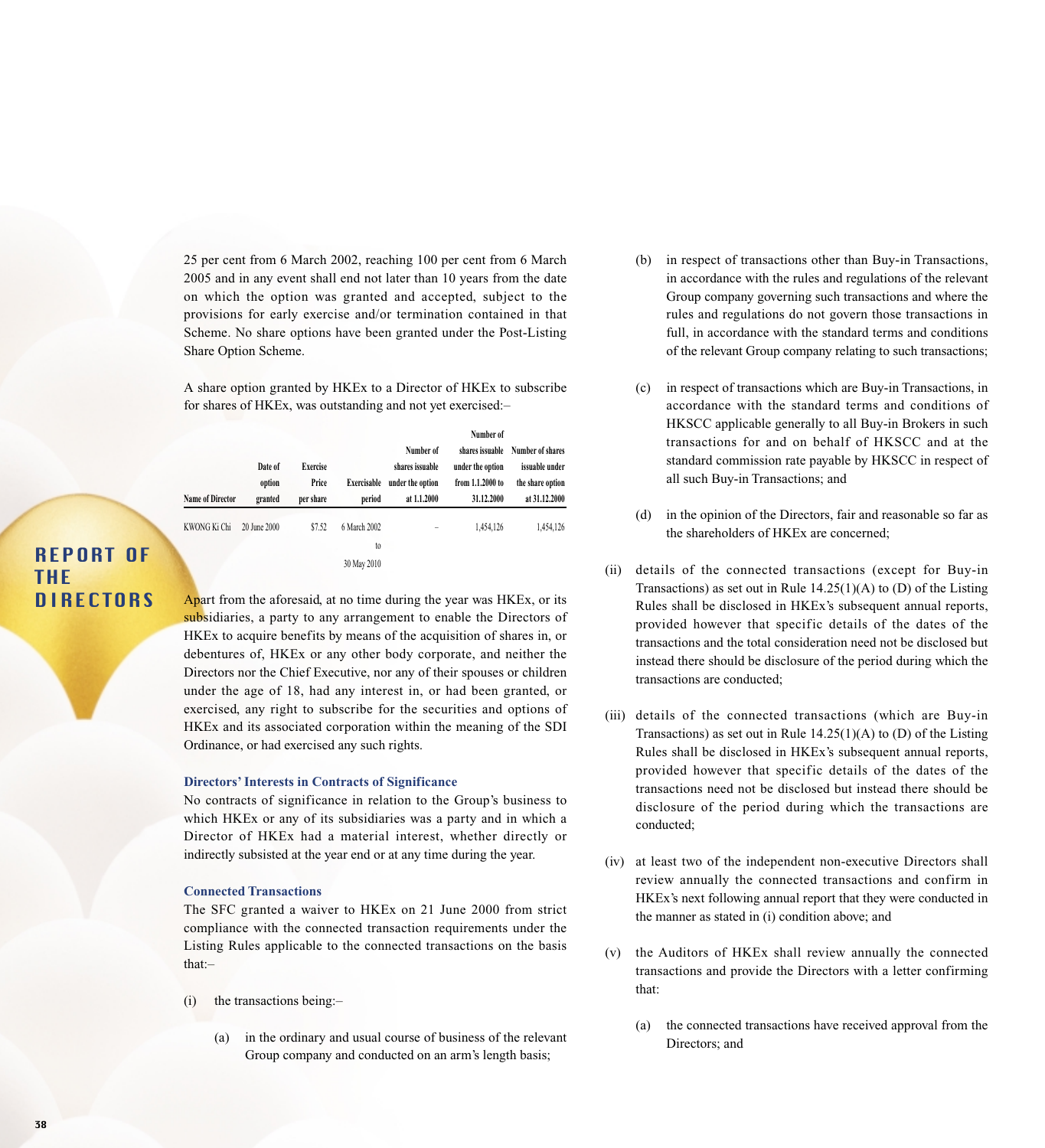(b) the connected transactions are in accordance with the relevant rules and regulations of the relevant Group company governing fees for the applicable facilities, services or goods provided by, or to, the Group and where the rules and regulations do not govern the transaction in full, are in accordance with the standard terms and conditions of the relevant Group company relating to the applicable facilities, services or goods provided by, or to, the Group.

During the year ended 31 December 2000, the Group had the following connected transactions, details of which are set out below:–

- (a) For the year ended 31 December 2000, transactions between the following connected persons and HKEx or its subsidiaries arising from or in connection with the use of (i) the facilities provided by HKEx or its subsidiaries for the trading, clearing and/or settlement of securities and futures products and transactions and (ii) all services offered by HKEx or its subsidiaries which are ancillary, incidental or otherwise related to the foregoing:–
	- (1) Mr FAN Chor Ho, Paul, a Director of HKEx, was interested in the transactions referred to in (a) entered into by Paul Fan Securities Limited, an Exchange Participant in which Mr Fan has a 99.99 per cent interest.
	- (2) Mr LEE Jor Hung, Dannis, a Director of HKEx, was interested in the transactions referred to in (a) entered into by DL Brokerage Limited which is an Exchange Participant beneficially wholly owned by Mr Lee.
	- (3) Mr BOKHARY Syed Bagh Ali Shah, Ex-Council Member of the Stock Exchange, was interested in the transactions referred to in (a) entered into by Bokhary Securities Limited, an Exchange Participant in which Mr Bokhary has a 50 per cent interest.
	- (4) Mr CHEUNG Wah Fung, Christopher, Ex-Council Member of the Stock Exchange and Ex-Director of HKSCC, was interested in the transactions referred to in (a) entered into by Christfund Securities Limited, an Exchange Participant in which Mr Cheung has a 99.9 per cent interest.
- (5) Mrs CHU Ho Miu Hing, Ex-Council Member of the Stock Exchange and Ex-Director of HKSCC, was interested in the transactions referred to in (a) entered into by Good Harvest Securities Company Limited, an Exchange Participant in which Mrs Chu has a 40 per cent interest.
- (6) Mr TSANG Chi Suen, Trini, Ex-Council Member of the Stock Exchange, was interested in the transactions referred to in (a) entered into by Grand Onward Securities Limited, an Exchange Participant in which Mr Tsang has a 85 per cent interest.

All the above connected transactions were entered into in the ordinary course of business and on normal commercial terms.

- (b) For the year ended 31 December 2000, transactions between the following connected persons and HKEx or its subsidiaries arising from or in connection with the listing or proposed listing of securities on a market maintained by HKEx or its subsidiaries and all services offered by HKEx or its subsidiaries which are ancillary, incidental or otherwise related to the foregoing:–
	- (1) Dr LO Ka Shui, Director of HKEx and Ex-Council Member of the Stock Exchange, was interested in the transactions referred to in (b) entered into by Great Eagle Holdings Limited, a company listed on the Stock Exchange in which Dr Lo and his family members together holding directly or indirectly more than 60 per cent interest.

The above connected transactions were entered into in the ordinary course of business and on normal commercial terms.

- (c) For the year ended 31 December 2000, transactions between the following connected persons and HKEx or its subsidiaries arising from or in connection with HKSCC's arrangement on behalf of a Clearing Participant of a Buy-in Transaction:–
	- (1) Mr FAN Chor Ho, Paul, a Director of HKEx, was interested in the transactions referred to in (c) entered into by Paul Fan Securities Limited in which Mr Fan has a 99.99 per cent interest.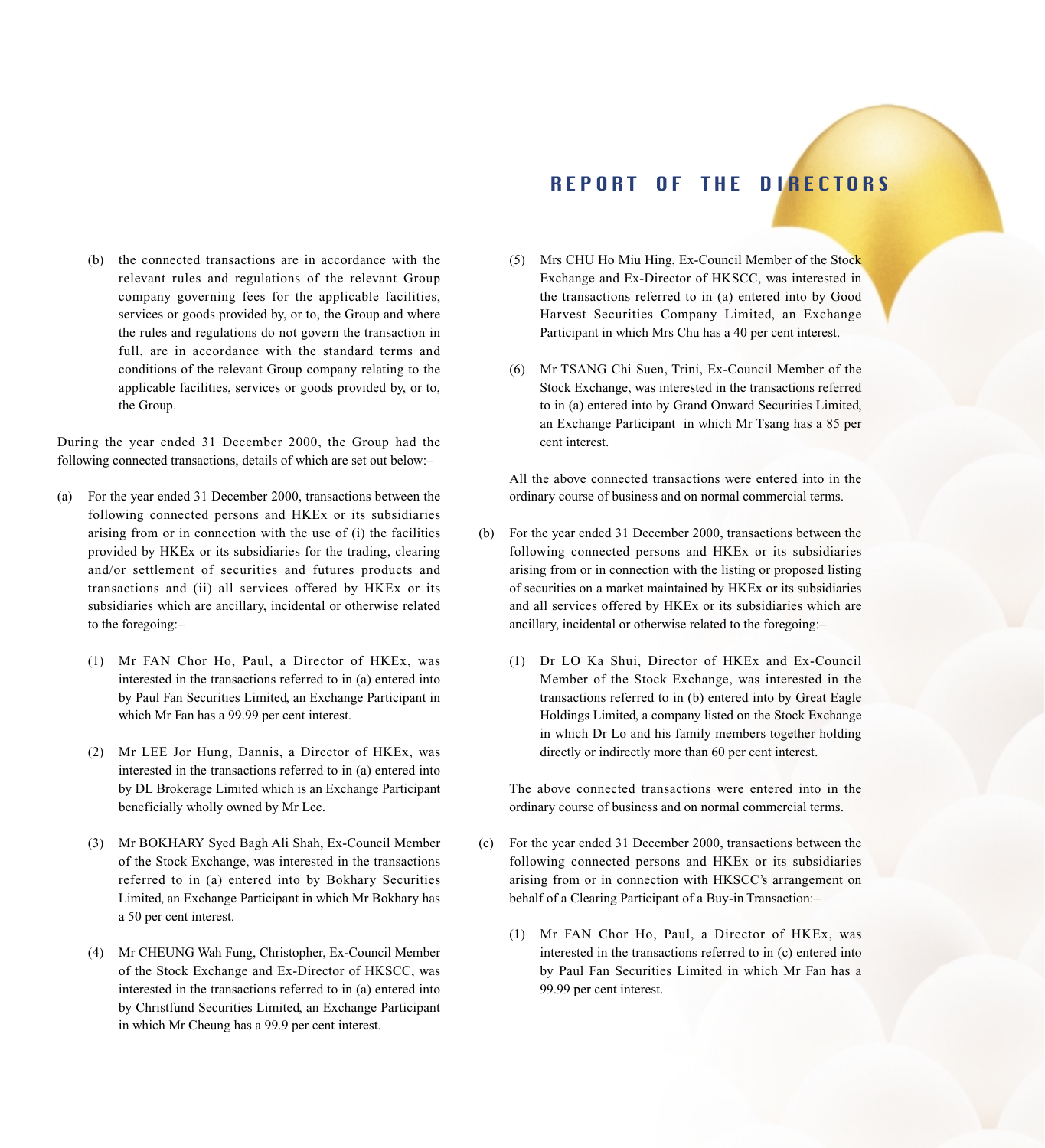For the year ended 31 December 2000, the total consideration of such transactions, which were transacted on normal commercial terms was \$26,055,413.

(2) Mr LEE Jor Hung, Dannis, a Director of HKEx, was interested in the transactions referred to in (c) entered into by DL Brokerage Limited beneficially wholly owned by Mr Lee.

For the year ended 31 December 2000, the total consideration of such transactions, which were transacted on normal commercial terms was \$3,106,106.

(3) Mr BOKHARY Syed Bagh Ali Shah, Ex-Council Member of the Stock Exchange, was interested in the transactions referred to in (c) above entered into by Bokhary Securities Limited in which Mr Bokhary has a 50 per cent interest.

For the year ended 31 December 2000, the total consideration of such transactions, which were transacted on normal commercial terms was \$2,484,930.

(4) Mrs CHU Ho Miu Hing, Ex-Council Member of the Stock Exchange and Ex-Director of HKSCC, was interested in the transactions referred to in (c) above entered into by Good Harvest Securities Company Limited in which Mrs Chu has a 40 per cent interest.

For the year ended 31 December 2000, the total consideration of such transactions, which were transacted on normal commercial terms was \$651,965.

Two independent non-executive Directors who have not entered into any connected transactions as defined under the waiver from the SFC, have reviewed and confirmed that the connected transactions as set out above had been entered into by the Group in accordance with the waiver conditions granted by the SFC as stated in (i), (ii) and (iii) above.

The Auditors of HKEx have also confirmed that the connected transactions as set out above had been conducted in the manner as stated in (v) above.

## **Substantial Shareholder**

The Directors are not aware of any party who was directly or indirectly interested in 10 per cent or more of the issued share capital of HKEx as at 31 December 2000 as recorded in the register required to be kept by HKEx under Section 16(1) of the SDI Ordinance.

#### **Minority Controller**

Under the Merger Ordinance, no person shall be or become a Minority Controller, i.e. a person who either alone or with any associate or associates, is entitled to exercise, or control the exercise of 5 per cent or more of the voting power at any general meeting of the recognised exchange controller, except with the approval in writing of the SFC after consultation with the Financial Secretary of the HKSAR.

As of 13 March 2001, three CCASS Participants are holding approximately 18.9 per cent, 11.8 per cent and 5.3 per cent respectively of HKEx's issued share capital. The CCASS Participants in question have informed HKEx that they have applied to the SFC for approval as Minority Controllers of HKEx on the basis that the shares are held in custody for their clients, and that the matter is under consideration.

### **Major Customers and Suppliers**

Contracts with the HKEx's five largest suppliers combined by value which are not of a capital nature, contributed to less than 30 per cent in value of supplies purchased during the year ended 31 December 2000. HKEx's five largest customers combined by value contributed to less than 30 per cent in value of the income during the year ended 31 December 2000.

### **Purchase, Sale or Redemption of HKEx's Listed Securities**

During the year ended 31 December 2000, HKEx had not redeemed and neither HKEx nor any of its subsidiaries had purchased or sold any of HKEx's listed securities.

### **Corporate Governance**

The current Board comprises six Directors returned by the shareholders of HKEx, seven Government appointees (Public Interest Directors) representing public and market interests and the Chief Executive of HKEx who is an ex-officio member. The Board shapes policies on major strategic, financial, regulatory, risk management, commercial and operational issues. The Chief Executive of HKEx is responsible to the Board for the management of the HKEx's business.

# REPORT OF THE **DIRECTORS**